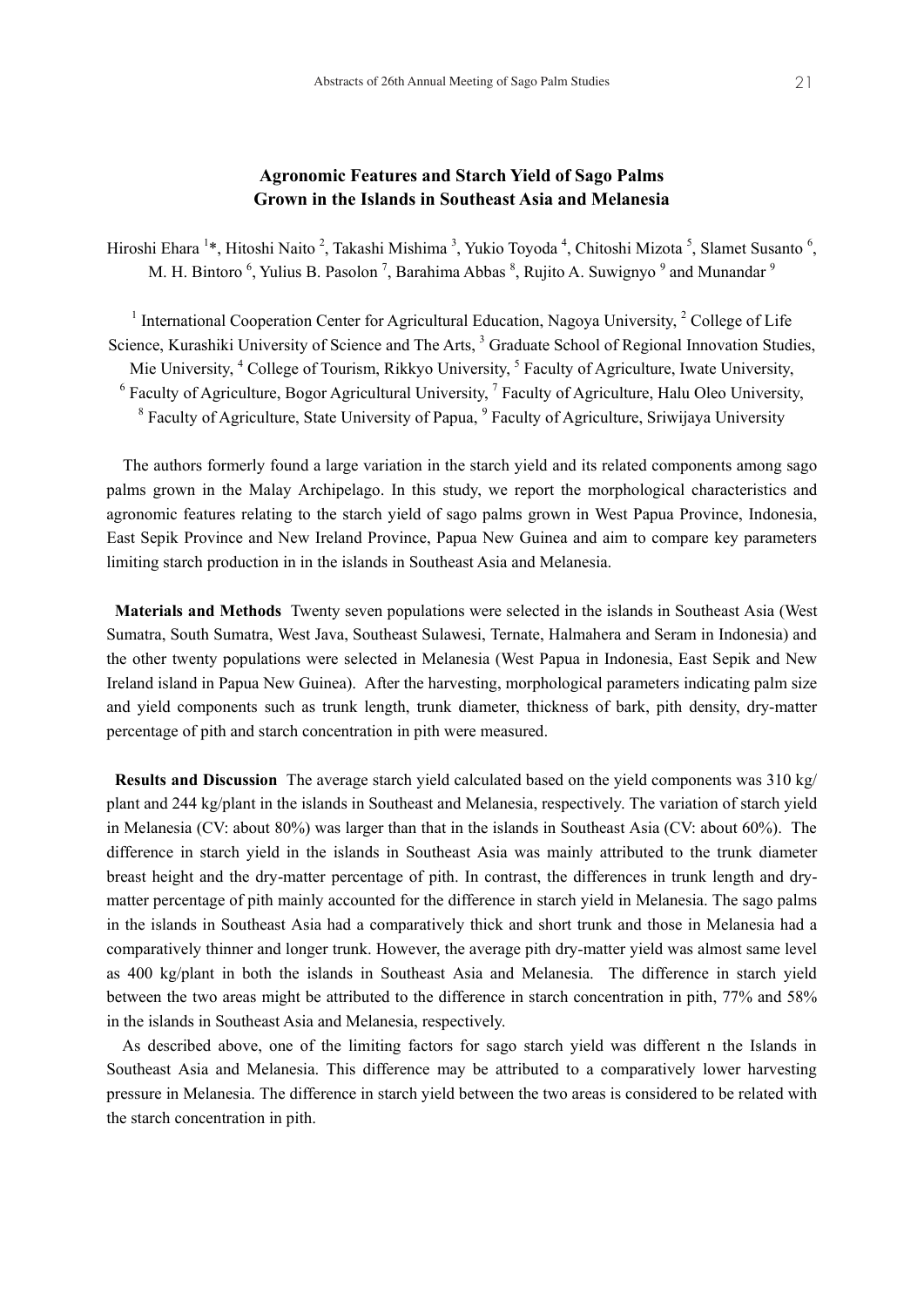# **Photosynthetic Rate and Its Related Parameters of Sago Palm Seedling at Different Air Temperatures**

Aidil Azhar<sup>1\*</sup>, Daigo Makihara<sup>2</sup>, Hitoshi Naito<sup>3</sup> and Hiroshi Ehara<sup>2</sup> 1 Graduate School of Bioagricultural Sciences, Nagoya University 2 International Cooperation Center for Agricultural Education, Nagoya University <sup>3</sup> Collage of Life Science, Kurashiki University of Science and The Arts

Sago palm (*Metroxylon sagu* Rottb.) habitats are widely spread across the area located within 10 degree north and south equator zone with elevation up to 700 meter above sea level and optimum air temperature from 25<sup>o</sup>C to 29<sup>o</sup>C. In Papua New Guinea, sago palm has also been found growing up to 1200 meter above sea level. The elevation levels cause variation of ambient air temperature in sago palm habitats which affect its physiological performance. This study was conducted to study the photosynthetic performance of sago palm under different air temperature condition which consequently affects the yield of this plant.

**Materials and Methods** The experiment was conducted in a phytotron set at 25<sup>o</sup>C (25 -29<sup>o</sup>C) and 29<sup>o</sup>C (29 -33⁰C) air temperature at Nagoya University, Japan, from January to March 2017. Six one-year-old sago palm seedlings with six fully developed leaves that were grown individually in a 1/10000a pot filled with vermiculite were used. The nutrients were supplied through the application of Kimura B culture solution. The portable photosynthesis system (LiCor Li-6400XT, USA) was used to measured diurnal leaf gas exchange and carbon response curve (A/Ci). The A/Ci data was fitted using A/Ci curves utility version 1.1. Light saturation curve (A/I) measurement was conducted using a photosynthesis yield analyzer (MINI-PAM) after 20 minutes of dark adaptation. Chlorophyll determinations were measured after acetone 80% extraction using a spectrophotometry (UV-1800 Shimadzu). Chlorophyll (Chl) and carotenoids concentration were calculated in ug gram<sup>-1</sup> sample.

 **Results and Discussion** All photosynthetic parameters of sago palm seedlings showed higher values at 29 $\degree$ C than 25 $\degree$ C. However, the sago palm seedlings maintained the optimum net photosynthetic rate (P<sub>n</sub>) for short period at both air temperatures as the down-ward trend of  $P_n$  begin around 11:00. The low point of air temperature tested at 25 $\rm{^{\circ}C}$  seems to be the limiting factor in  $\rm{P_n}$  performance more than the higher air temperature tested at  $29^{\circ}C$  (29 -33 $^{\circ}C$ ). This can be interpreted from the photosynthetic supporting parameters observed at both air temperatures. According to A/Ci curve measurement, the low photosynthetic rate at  $25^{\circ}$ C was followed by lower value of Rubisco-limited photosynthesis (V<sub>cmax</sub>) and RuBP-limited photosynthesis (J) than at 29 °C. Parameters related to chlorophyll content (SPAD, Chl.a, Chl.b, Chl.a+b, and carotenoid) also showed higher value at 29⁰C. Further testing with photosynthetic parameters at light saturation curve (Y, ETR, qN & NPQ), and other supporting photosynthetic parameters  $(Y_{max}, E_{opt}, P_{max}, \alpha_0, qN_{max}, \alpha)$ , NPQ<sub>max</sub>) were done. The sago palm seedlings placed at 29<sup>o</sup>C also performed higher value of  $E_{\text{opt}}$ ,  $P_{\text{max}}$ , qN & NPQ than at 25<sup>o</sup>C air temperature.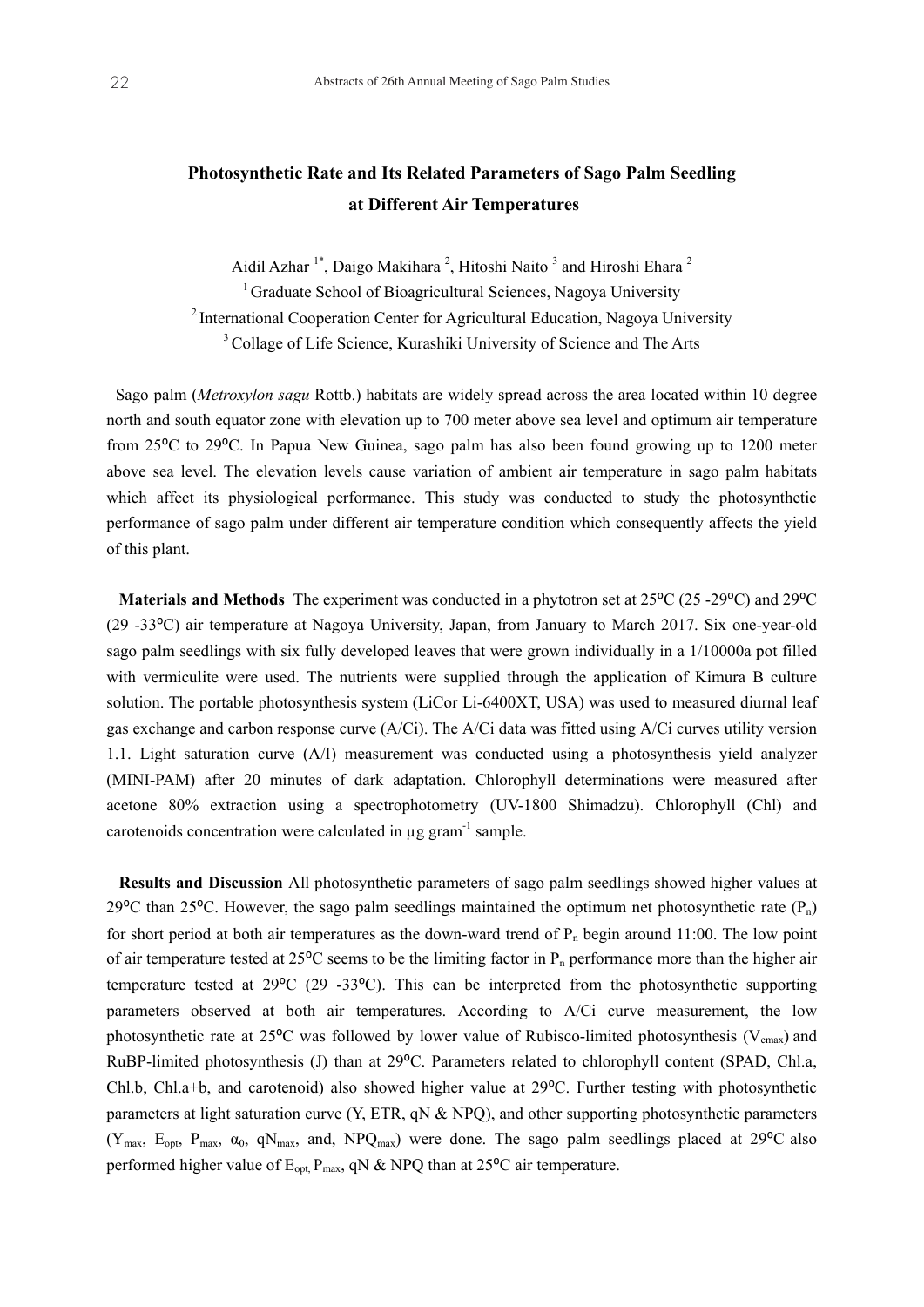#### **Benefits of Oxidized Sago Starch in Chinese Noodles**

Tomoko Kondo<sup>1</sup>, Toen Yokota<sup>1</sup>, Kazuko Hirao<sup>2</sup> and Setsuko Takahashi<sup>1</sup>

<sup>1</sup> Faculty of Home Economics, Kyoritsu Women's University,  $2$  Aikoku Gakuen Junior College

East Asian countries. Sago starch naturally accumulates in the trunk of the sago palm. Sago palm is a plant native to the tropical wetlands of Indonesia, Malaysia and other South East Asian countries. Sago starch naturally accumulates in the trunk of the sago palm. Approximately 17,000 tons of sago starch is imported into Japan every year. Most of this amount is chemically modified into oxidized sago starch and then used as dusting flour for noodles. In Japan dusting flour that utilizes oxidized sago starch is widely used due it being highly spreadable. It is also said to limit noodle elution into the broth. However, there are no existing studies on these effects. On the other hand, there have been previous reports on the benefits of using native sago starch in Chinese noodles, including on its usage as an ingredient in noodles and its usage as dusting flour<sup>1)</sup>. Results of these reports showed that, boiled Chinese noodle dough showed a tendency to become softer when sago starch was used as a substitute for wheat flour. Furthermore, the amount of solid elution in the broth decreased, meaning that the restriction of noodle dissolution into the broth was determined. The benefits of using native sago starch as dusting flour were not confirmed, as it was found to have similar effects to using potato starch. Sensory evaluation showed that, when 10% or 20% of wheat flour was substituted with native sago starch the noodle had more transparency, less stickiness and was significantly preferred compared to the control (0% substituted starch).<br> $\Gamma$ compared to the control (0% substituted starch).

The aim of this report was to examine the characteristics of oxidized sago starch, which is currently often used as dusting flour, and the benefits of its utilization as dusting flour for Chinese noodles. The effects of adding oxidized sago starch to Chinese noodles as an ingredient were also investigated.

#### Samples starch and oxidized sagon sagon sago starch were used as test samples (Joetsu starch Co.,Ltd.). As a s 【Materials】

comparison to the basic properties of sago starch, acetylated sago starch was also used (Nihon Sago starch and oxidized sago starch were used as test samples (Joetsu starch Co.,Ltd.). As a comparison to the basic properties of sago starch, acetylated sago starch was also used (Nihon Shokuhin Kako Co.,Ltd.). Weak flour (Nisshin Flour Milling Inc.), strong flour (Nisshin Flour Milling Inc.), lye water (potassium carbonate 2.4%, sodium bicarbonate 0.4% (Wako Pure Chemical Industries, Ltd.)) and Chinese noodle broth (Meiji Co., Ltd.) were used as ingredients for the Chinese noodles.

# **Sample Preparation Method 】 and 50 g of strong flour and 50 g of strong flour and 50 g of strong flour and 50 g of strong flour and 50 g of strong flour and 50 g of strong flour and 50 g of strong flour and 50 g of stro**

we are added to get and since  $\frac{1}{2}$  music with the flower and  $\frac{1}{2}$  music with the flower with the flower with the flower with the flower with the flower with the flower with the flower with the flower with the fl The preparation of Chinese noodles was conducted as follows. 50 g of strong flour and 50 g of weak flour were added together and sieved. Next, 45 ml of lye water was mixed with the flour,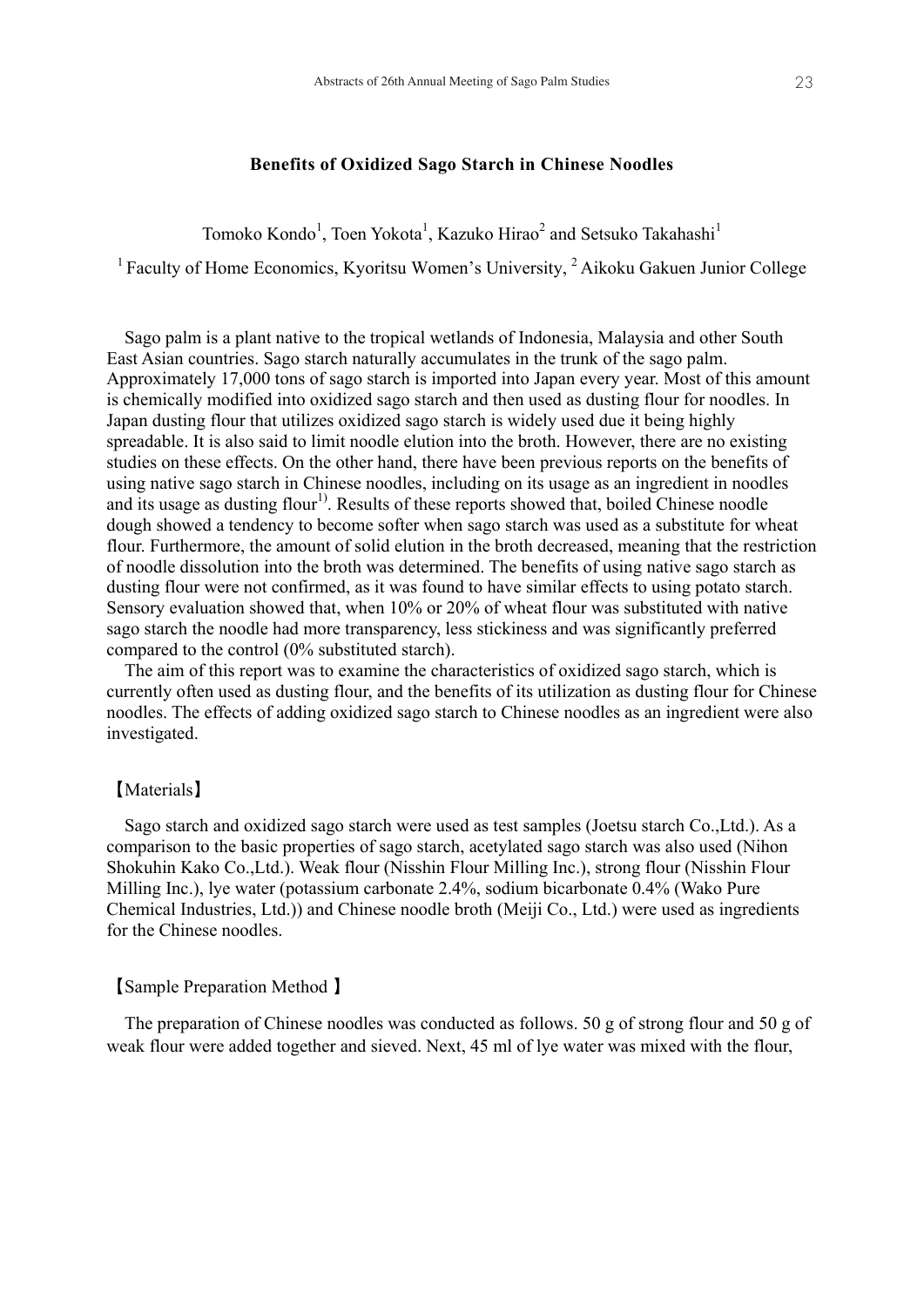subsequently it was kneaded for 10 min, and then kept aside for 30 min. Noodles were then made with 5% of the wheat flour replaced with native sago starch. The same was done but with oxidized sago starch. This process was then repeated for 10% and 15% replacement rates with both sago starch types. The same preparation method was used for each noodle type. For physical property measurement, dough was inserted into a noodle production machine and shaped into roughly 1.8 mm thick disks 38 mm in diameter. Noodles with a diameter of 1.5 mm and a length of 30 cm were made in order to conduct sensory evaluation and measurements on the eluted amount of noodle in the broth. The disk-shaped noodles were put in 1 L of boiling distilled water for 7 min, the long noodles were inserted for 2 min.

Tests on dusting flour were conducted with 5 g of strong flour, native or oxidized sago starch being used for every 100 g of wheat flour noodles.

# 【Methods】

## Ⅰ.Basic Properties of Oxidized Sago Starch

- 1) Amylose contents: Using an amperometric titration system (Hirama Laboratories Co., Ltd. ART-3) amylose content measurements were performed. Starch samples were degreased beforehand using 85% methanol extraction method.
- 2) Transmittance during gelatinization: Using photopastegraphy (Hirama Laboratories Co., Ltd. ART-3pp-1), measurements on transmittance when heating were conducted. Starch concentration was set at 0.3%.
- 3) Viscosity when heating & chilling: Measurements on viscosity were carried out using a Rapid Visco Analyzer (Newport Scientific Pty. Ltd. RVA-3D). Starch concentration was set at 10%. Heating was conducted as follows. The initial temperature was set at 50℃, after maintaining this heat for 1 min, the temperature was raised by  $5.6^{\circ}$ C per min until reaching a final temperature of 95℃. After keeping the temperature at 95℃ for 2 min, the temperature was lowered by the same rate it was raised, taking a total of 19 min, until 50℃ was reached.
- 4) Properties of starch gels: Gel, made so that starch concentration would be 10%, was chilled at 5℃ for 2 h. After that physical property measurement was administered using a RHEONER (Yamaden Co., Ltd. RE-3305). The samples were pressurized twice at a rate of 66.7%. The curves gained were used to read and compare firmness, adhesiveness and cohesiveness.

# Ⅱ.Benefits of Utilizing Oxidized Sago Starch in Dusting Flour and as an Ingredient in Chinese Noodles

1) Noodle elution amount in broth: Boiled broth containing 100 g of noodles was put in a Homogenizer for 5 min. After that, 20 g of broth was put into 5 beakers and microwaved (National NE-TZ15A) at 170W for 20 min, then the eluted noodle amount was measured.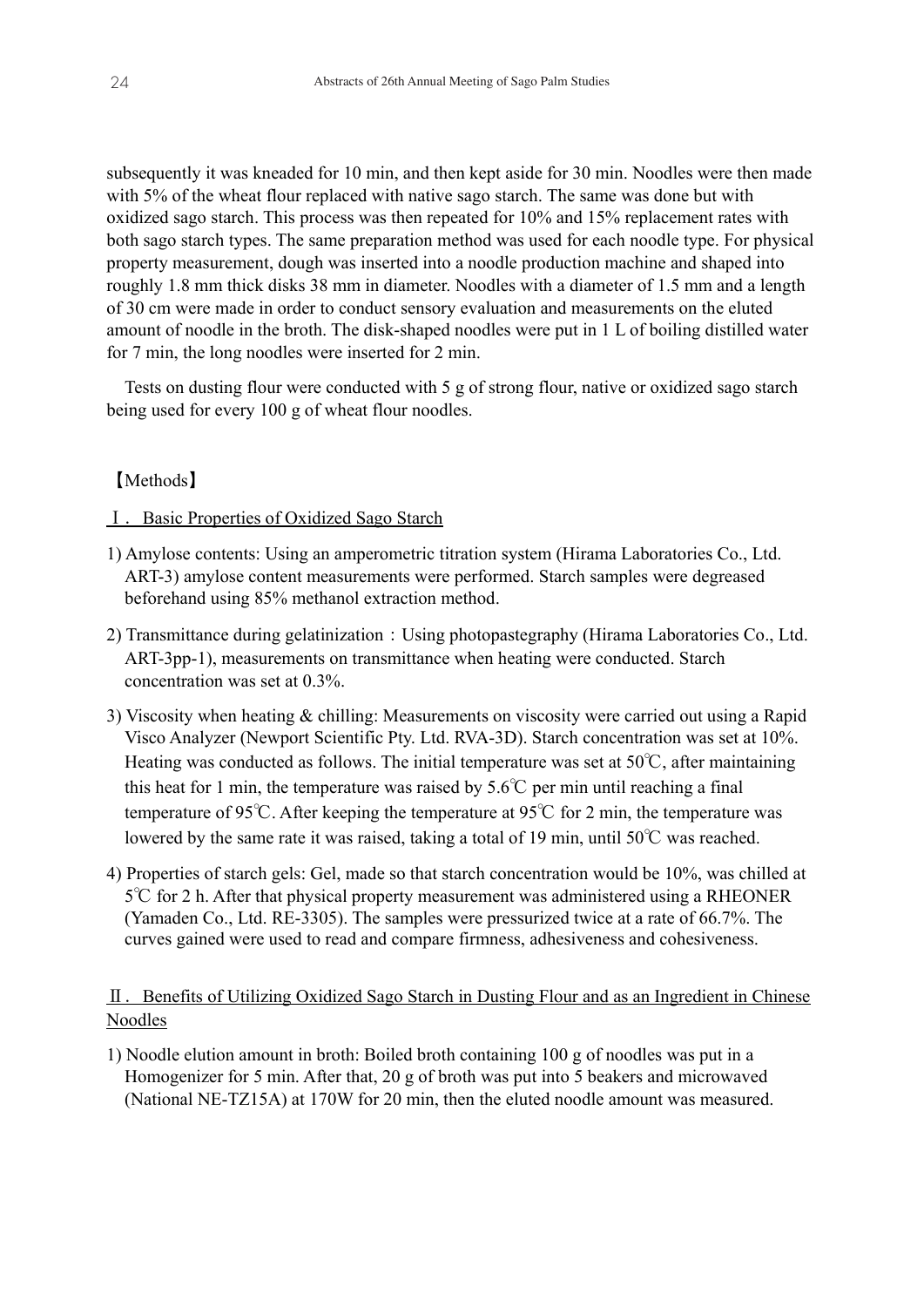- 2) Broth transmittance: Boiled broth containing 100 g of noodles was diluted 10 times with water, then transmittance at  $660<sub>nm</sub>$  was measured using a Spectrophotometer (General Electric Company, Gene Quant100).
- 3) Broth viscosity: The viscosity boiled broth containing 100 g of noodles was measured using a Rapid Visco Analyzer (Newport Scientific Pty. Ltd. RVA-3D). The temperature was set at 27℃ and the measurement time was 10 min.
- 4) Noodle dough physical properties measurement:After cutting out the dough into 38 mm diameter disks the rupture properties of the dough were determined using a RHEONER (Yamaden Co., Ltd. RE-3305) with a 5 mm diameter spherical plunger attached. The measurement speed was set at 1mm per sec. In order to take the measurement the dough sample was placed in the middle of the sample table with a 12 mm diameter hole in its center. Then, the spherical plunger was used to compress the dough. From the stress-strain curves obtained statistics on maximum stress, firmness, breaking strain and stretchiness were obtained. The same method was conducted on boiled dough after the moisture had been removed from its surface.
- 5) Sensory Evaluation: The evaluation was conducted on property evaluation and preference in 7 stages using the scoring method. The evaluators were students and 8 cooking researchers from Kyoritsu Women's University.

【Results and Discussion】

# Ⅰ.Basic Properties of Oxidized Sago Starch

- 1) Amylose Content: In contrast to the 24.5% showed for native sago starch, oxidized sago starch showed 17.9%. Acetylated sago starch had 24.0% amylose content.
- 2) Transmittance during gelatinization: The temperature at which transmittance began to rise can be shown in the following order: acetylated sago starch  $\leq$  native sago starch  $\leq$  oxidized sago starch. At 85℃ the transmittance of oxidized sago starch was highest at 87%, native and acetylated starches showed low figures of 33% and 35% respectively.
- 3) Viscosity when heating & chilling: At 71.5℃, acetylated sago starch showed the lowest temperature at which viscosity began to rise. This was followed by native sago starch at 73.6℃. Oxidized sago starch showed the highest at 75.9℃. In terms of maximum viscosity, native sago starch had the highest ratings at 617RVU, oxidized sago starch showed the lowest at 24RVU and acetylated sago starch was between the two with a rating of 342RVU. As shown by the distance between their maximum and minimum viscosities, the breakdown of native and acetylated sago starch was large. In contrast, that of oxidized sago starch was small and it was proved that when oxidized sago starch was heated or chilled it had a low viscosity.
- 4) Properties of starch gels: Oxidized sago starch gel was very soft with roughly one quarter of the hardness of native sago starch gel. It also had low adhesiveness and showed non-sticky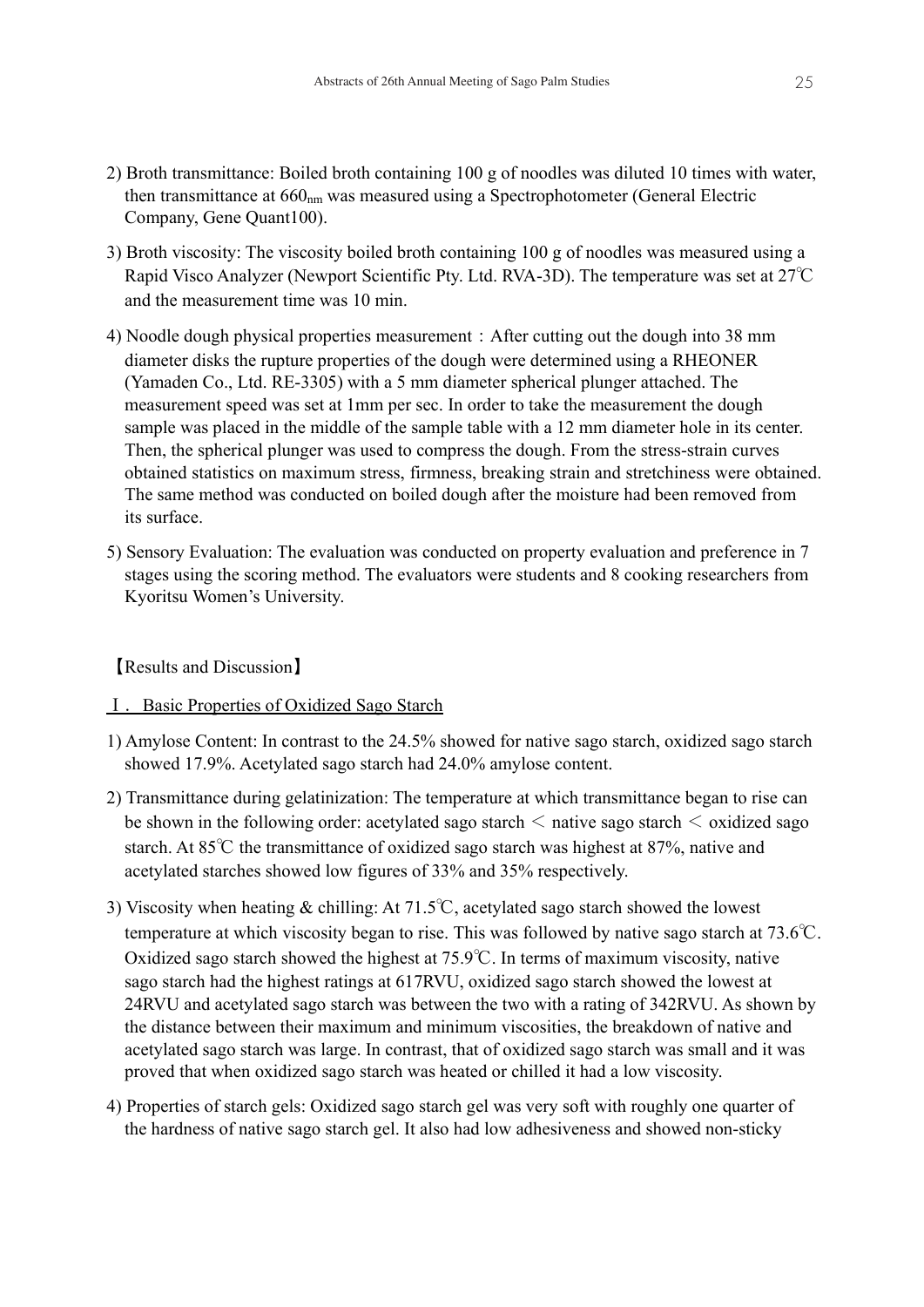physical properties. In terms of cohesiveness, oxidized sago starch was less cohesive than the other two starch types and showed brittle properties. The hardness of acetylated sago starch gel came out at about the same as that of oxidized sago starch gel. It was also adhesive and had similar high figures to native sago starch gel in terms of cohesiveness.

#### Ⅱ.Benefits of Utilizing Oxidized Sago Starch as Dusting Flour

- 1) The noodle elution amount in broth when, strong flour, native sago starch and oxidized sago starch were used as dusting flours was compared. As a result of this comparison, it was found that not using dusting flour produces more elution, however no significant difference was found between the three types.
- 2) In terms of broth transmittance comparison, after native sago broth, oxidized sago starch had the highest value. The viscosity of broth results showed that oxidized sago starch was the lowest and after boiling, its noodles had the least stickiness. When compared to other dusting flours, oxidized sago starch produced noodles with the least stickiness.

## $III.$  Benefits of Utilizing Oxidized Sago Starch as an ingredient in Chinese noodles

- 1) When partly replacing wheat flour with native or oxidized sago starch, softer and more stretchable boiled noodles tended to be obtained.
- 2) Sensory evaluation results showed that Chinese noodles with substituted oxidized sago starch decreased in hardness and elasticity, and had low biting quality as the substituted amount was increased. In the taste parameter of the overall evaluation 10% and 15% were not favored. However, noodles with a 5% substituted rate had the same results as the control in the taste parameter.
- 3) Results on the elution amount in broth showed that when the substituted amount of oxidized sago starch was set at 5%, a significant difference between native sago starch noodles was not found. When 15% was replaced the eluted amount greatly increased.

#### 【Conclusion】

When investigating the benefits of utilizing oxidized sago starch in Chinese noodles, the following things were found:

1) As dusting flour, the noodle elution into broth was previously reported to be low, but under the test conditions in this research it was clear that oxidized sago starch did not limit elution in broth. However, in terms of the characteristics of the end product, clear and positive benefits were proven from the usage of oxidized sago starch as dusting flour. That is, the broth was found to be less turbid and viscous, and the boiled noodles were relatively nonsticky.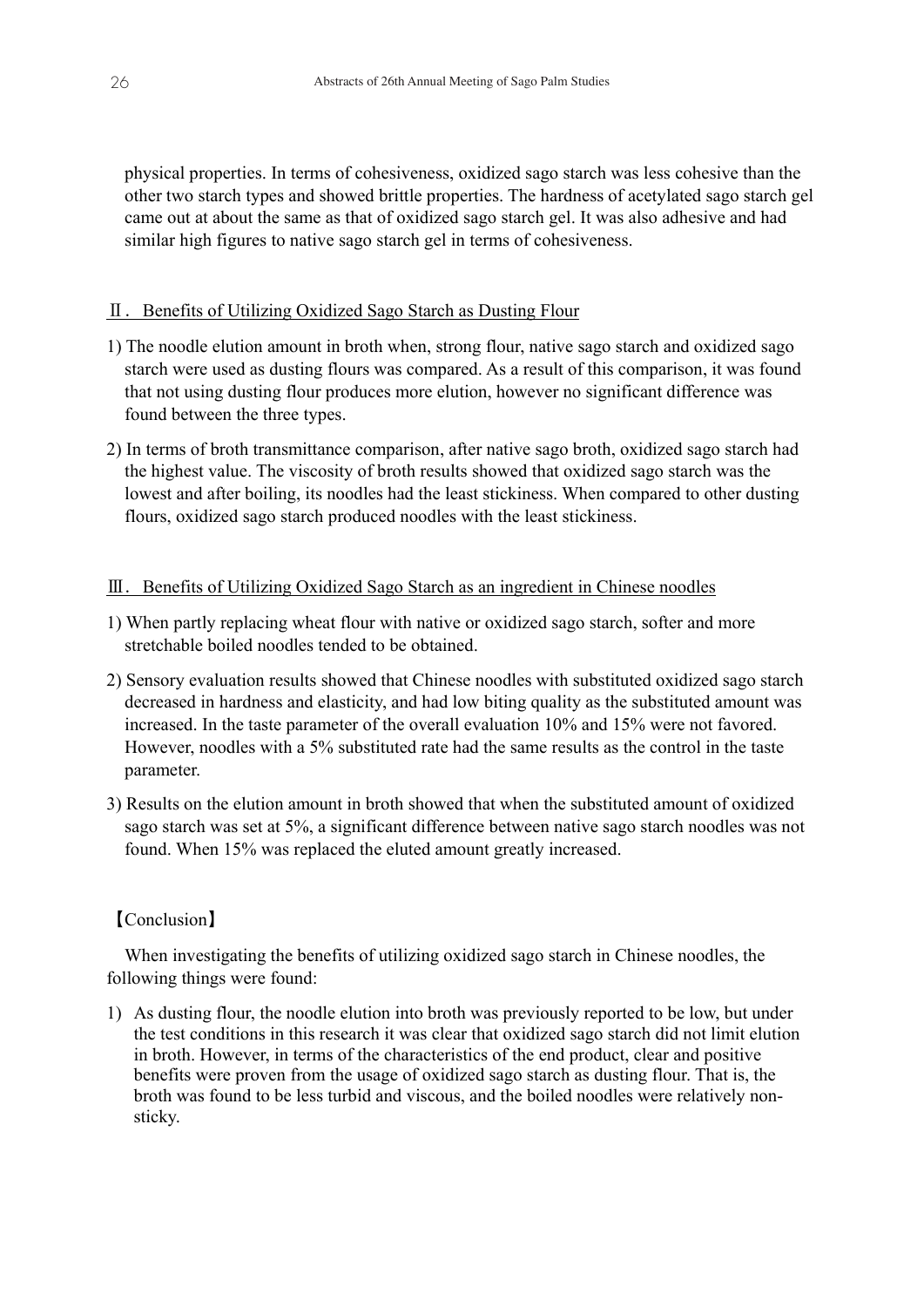- 2) In terms of its utilization as an ingredient, when oxidized sago starch was substituted at a rate of 10% or more, soft noodles with unfavorable smoothness when biting were obtained. Furthermore, oxidized sago starch showed no effect in limiting noodle elution in broth. The preference rating of 5% substitution was similar to that of the control.
- 3)In this study, the usage of acetylated sago starch in Chinese noodles was not examined, however it was considered to be a promising subject of future research, due to it being viewed as having many similar basic properties to native sago starch and having potential in improving palatability, reducing noodle elution into broth and restraining noodle retrograding. Also, the subject of this study was Chinese noodles, however oxidized sago starch dusting flour may be used across a wide range of foods including Japanese wheat noodle, and coating dough for *gyoza* style minced pork and vegetable stuffing Chinese dumplings or steamed meat dumplings. The utilization and comparison of oxidized sago starch in these products has been set as a future subject of investigation.

# 【Reference】

1) Tomoko Kondo, Kazuko Hirao and Setsuko Takahashi: Effect on Chinese Noodles of Using Sago Starch. Journal of Cookery Science of Japan, 46, 93-99 (2013)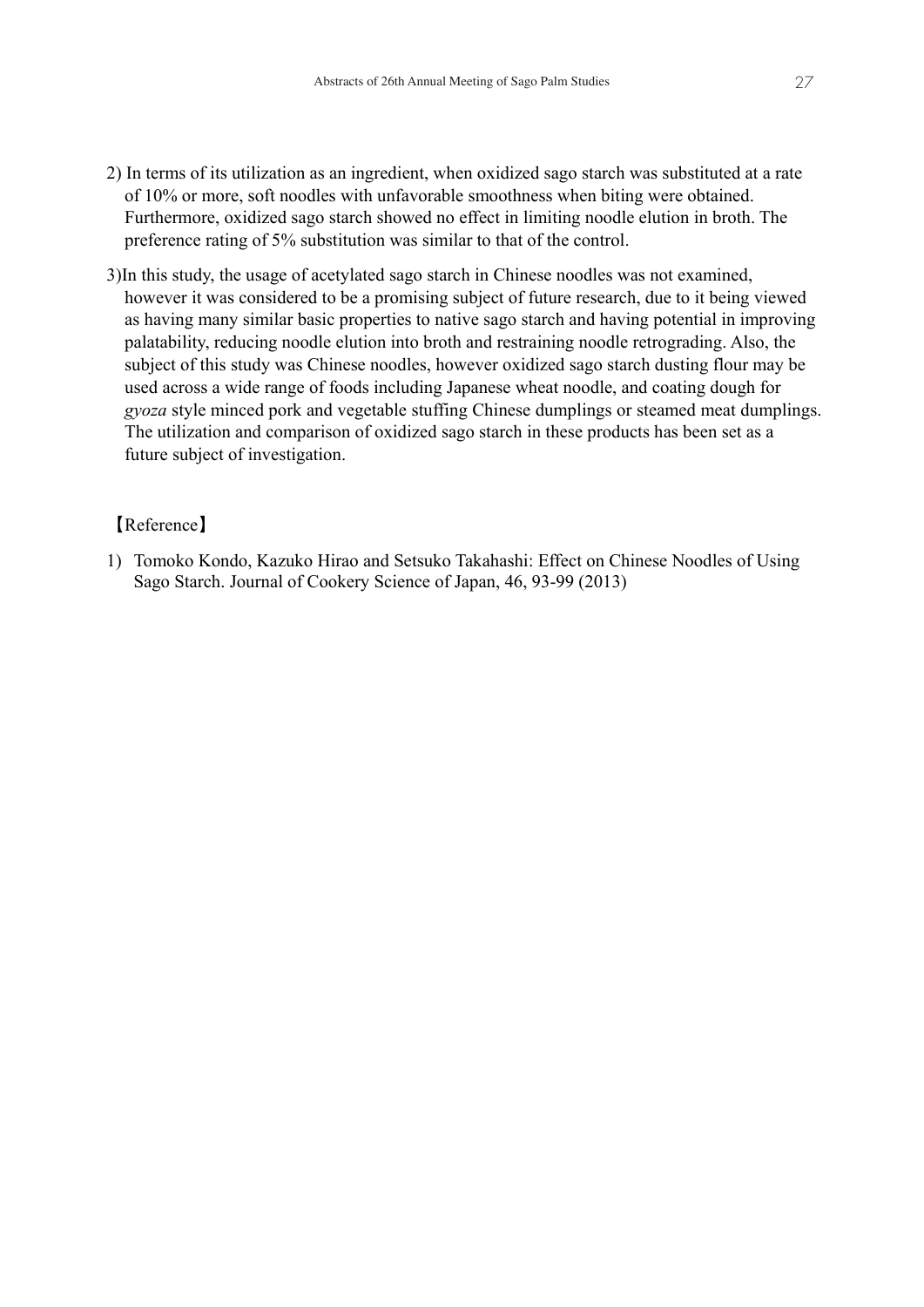# Farmers` Adoption Behaviour to Plant Sago Palm in South Sulawesi, Indonesia

Marlisa Ayu Trisia $^{1*}$ , Andi Patiware Metaragakusuma<sup>1</sup>, Osozawa Katsuya<sup>2</sup>, Hu Bai<sup>2</sup>

<sup>1</sup> United Graduate School of Agricultural Science, Ehime University, Japan <sup>2</sup> Faculty of Agriculture, Ehime University, Japan \* Correspondent: phone: +819028946373, email: marlisaatrisia@yahoo.com

#### Abstract

The role of sago palm is considered highly important in providing income and food for the local community of Luwu Utara. This study examines farmers' willingness to plant sago palm. The result indicated that majority of respondents want to plant sago palm (75%). The data also revealed the majority of the "unwilling" respondents do not want to plant sago palm because they do not have a planting area (96%), whereas the "willing" respondents possess a sago plantation area (70.7%). The farmer's age, work experiences, sago area, and employee ownership show a significant relationship with behaviour to plant sago palm.

#### Introduction

Numerous attempts have been made to develop cultivation of sago palm at the industrial level, but to date there has been no significant development even though sago has been recognized as a valuable resource since the early 1970s (Regional Research and Development Agency, 2008). One critical aspect of developing the sago palm industry is the requirement to adopt practicable technology for production and management systems (Laufa, 2004) especially for smallholders. Sago farmers, especially in Indonesia, are still using conventional practices in sago processing and do not know how to cultivate sago palm. Osozawa (2016) argued cultivation at the farmer level is difficult because sago plants are large, much bigger than a human body. The farmers are familiar with cultivating cereals, tubers, and vegetables, which are small. In addition, at the national level, there is no long-term comprehensive strategy that includes developing or promoting sago palm (Trisia *et al*., 2016).

#### **Methods**

This research was conducted in July- August 2016 at Luwu Utara Regency, South Sulawesi Province, Indonesia. 100 respondents were surveyed. Descriptive analysis was used to analyse the data. The survey was conducted throughout Luwu Utara, which was divided into three areas: Pengkajoang, Waelawi, and Tappong. These areas were selected for their high concentration of sago farmers. The questionnaire covered respondents' characteristics which are age, sago area, work experience and total labour.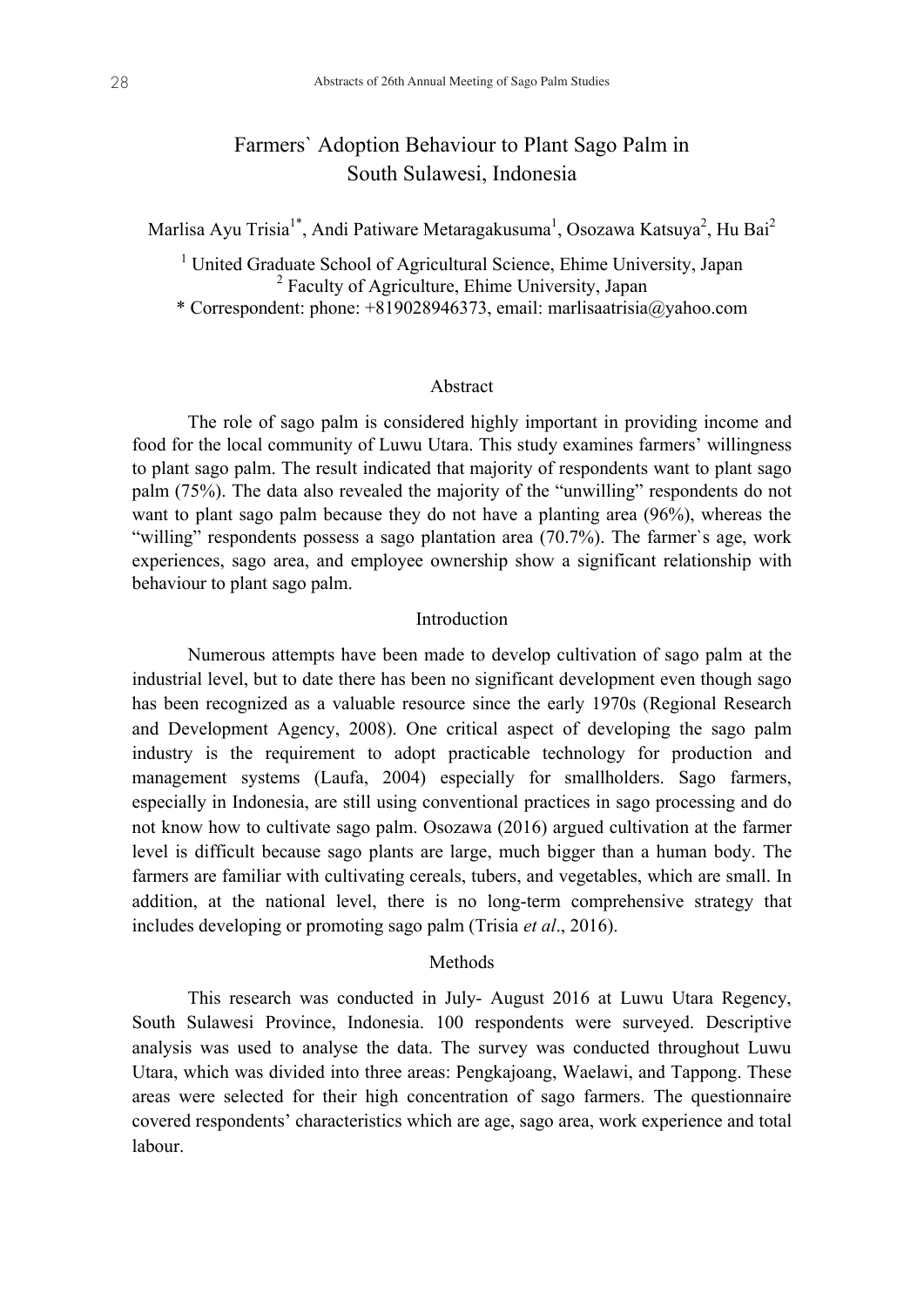#### Results and Discussion

Sago farmers, especially in South Sulawesi, are still using conventional practices in sago processing and do not know how to cultivate sago palm efficiently. The transformation of sago starch extraction by smallholders started before the 1970s. At that time, local people extracted sago for their self-consumption using manual tools. By the end of the 1970s, a rasping machine with diesel power had been introduced to extract sago. Between 1980s-1990s, water pumping was adopted for the washing process to get better starch. In 2012, a locally developed rasping machine using a washing process with a better pump and mechanical squeezing had been introduced improving the efficiency of starch extraction. Nowadays, sago smallholders are categorized into 3 types based on technology adoption: (1) technology transition between traditional to small-scale, (2) small-scale technology and (3) semi-mechanized technology.

The respondents can be divided into two groups: (a) willing (75%) and (b) unwilling (25%) to plant sago (Figure 1). The majority of the "unwilling" respondents  $(88%)$  tended to have less work experience  $(1-10 \text{ years})$ , whereas 51.4% of the "willing" respondents had more than 10 years' work experience. The majority of the "unwilling" respondents do not have a planting area (96%), whereas the "willing" respondents possess a sago plantation area of 0.25–1.5 ha and more than 3 ha (70.7%). Furthermore, the results showed the "unwilling" respondents have no employees (72%), whereas most of the "willing" respondents have employees (53.3%).

The mean of the driving variables is presented in table 1. Chi-squared tests showed there is a significant difference between the two groups in terms of age ( $\gamma$ 2 = 7.0603, p-value < 0.10), work experience ( $\gamma$ 2 = 14.172, p-value < 0.01), sago area ( $\gamma$ 2 = 33.573, p-value  $< 0.01$ ), and employee ownership ( $\gamma$ 2 = 4.831, p-value  $< 0.05$ ).

| Variable           | Mean | Chi-squared | Significance |
|--------------------|------|-------------|--------------|
| Age                | 2.13 | 7.603       | $0.055*$     |
| Work Experiences   | 1.78 | 14.172      | $0.003***$   |
| Sago Area          | 0.67 | 33.573      | $0.000***$   |
| Employee ownership | 0.59 | 4.831       | $0.028**$    |

Table 1. Driving variables vs willingness to plant sago

\*Significant at 10%, \*\*Significant at 5%, \*\*\*Significant at 1%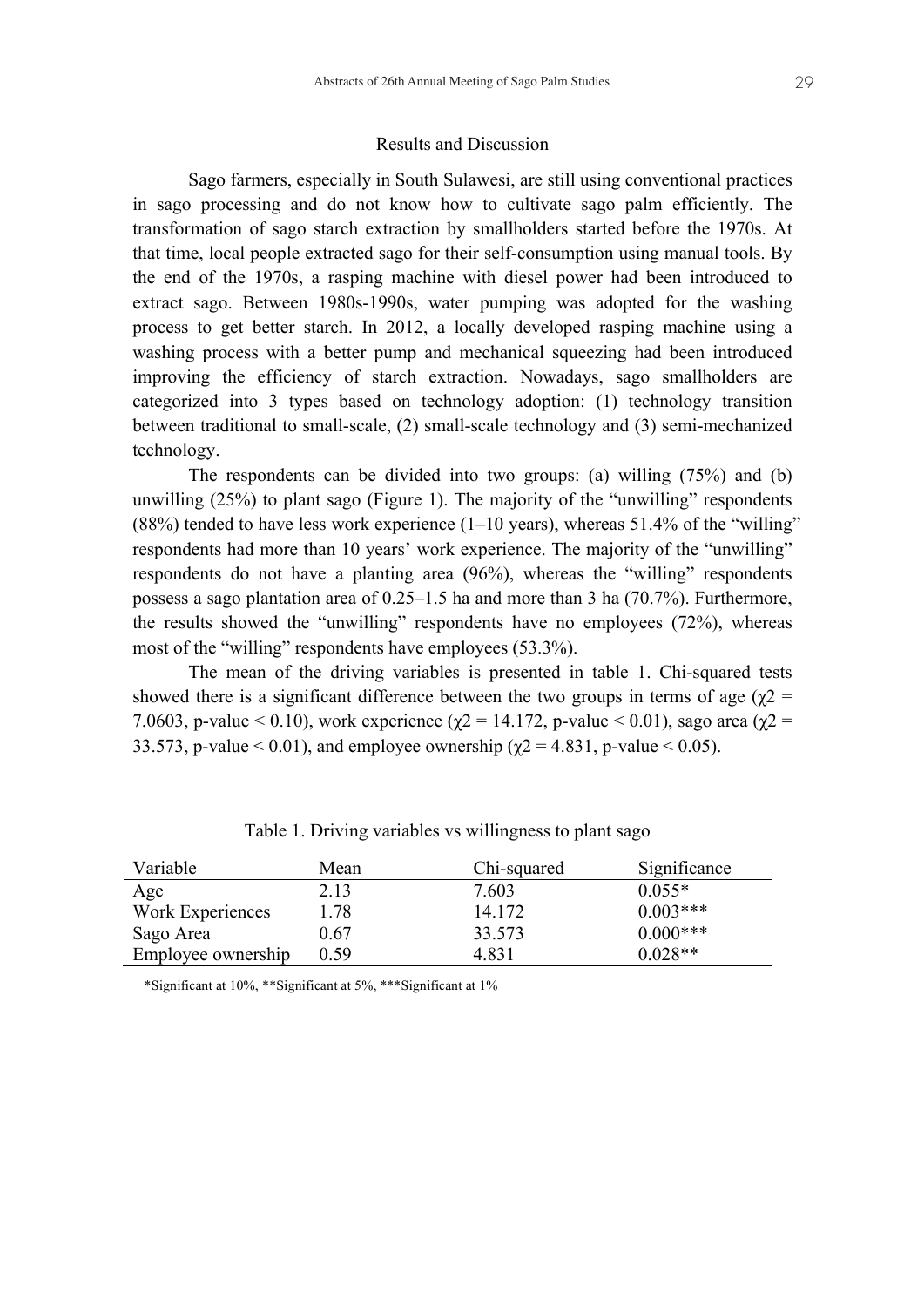

Figure 1. (a) Willing and unwilling respondent and age; (b) Willing and unwilling respondent and Work experiences; (c) Willing and Unwilling respondent and Sago area; (d) Willing and work experiences; (c) Willing and unwilling respondent and sago area; (d) Willing and Unwilling respondent and Employee ownerships and unwilling respondent and employee ownerships

# Conclusion Conclusion

The cultivation of sago palm cannot be accomplished by one person alone. The cultivation of sago palm cannot be accomplished by one person alone. Success requires active participation by the government, industry, academia, and Success requires active participation by the government, industry, academia, and farmers. Therefore, recommendations can be derived from the findings in this study. It farmers. Therefore, recommendations can be derived from the findings in this study. It is important for smallholders to increase sago production in both quantity and quality. is important for smallholders to increase sago production in both quantity and quality. To achieve this, assistance should be provided by a mix of industry, government, and To achieve this, assistance should be provided by a mix of industry, government, and academia, i.e., sago palm restoration project removes technological barriers to the academia, i.e., sago palm restoration project removes technological barriers to the desirability of the product, finds the best sago variety, and increases institutional desirability of the product, finds the best sago variety, and increases institutional support. Educational services for practical applications such as a seedling training support. Educational services for practical applications such as a seedling training program, sago cultivation, and a management system as well as an internship program program, sago cultivation, and a management system as well as an internship program can be provided to build high quality small enterprises by local farmers. can be provided to build high quality small enterprises by local farmers.